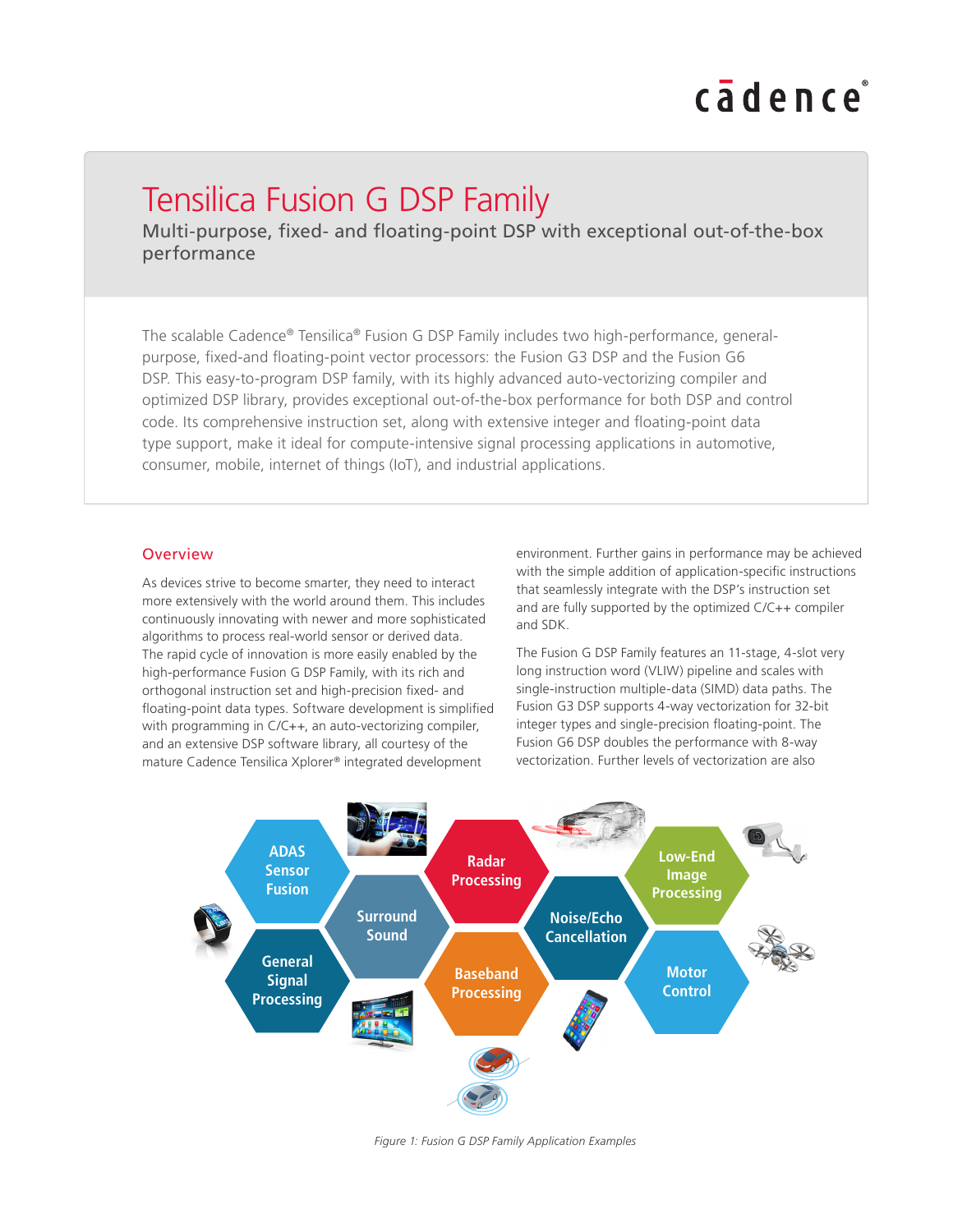|  | <b>Instruction</b><br><b>Memories</b>                                             | <b>Instruction</b><br>Cache     | <b>Data</b><br>Cache                                                             | Data Memory 0<br>Bank 0   1   2   3 |         | <b>Data Memory 1</b><br>Bank 0   1   2   3 | <b>Features</b><br><b>VLIW</b>  | <b>Fusion</b><br>G <sub>3</sub>   | <b>Fusion</b><br>G <sub>6</sub> |
|--|-----------------------------------------------------------------------------------|---------------------------------|----------------------------------------------------------------------------------|-------------------------------------|---------|--------------------------------------------|---------------------------------|-----------------------------------|---------------------------------|
|  | 128                                                                               | 128                             | 128/256                                                                          | 128/256                             | 128/256 |                                            | 4-slot, 128-bits wide           |                                   |                                 |
|  | <b>Instruction Memory</b><br><b>Interface (ECC/Parity)</b>                        |                                 | Data Memory Interface (ECC/Parity)                                               |                                     |         |                                            | <b>SIMD Vector Width</b>        | <b>Vector Elements</b>            |                                 |
|  |                                                                                   |                                 | <b>Load/Store Unit 0</b><br><b>Load Unit 1</b>                                   |                                     |         |                                            | 16-bit fixed point              | 8                                 | 16                              |
|  | <b>Cache Controller</b>                                                           |                                 | <b>Vector Register File (32)</b>                                                 |                                     |         |                                            | 32-bit fixed and floating point | $\overline{4}$                    | 8                               |
|  | <b>Memory Protection Unit</b><br><b>4-Slot VLIW</b><br><b>Instruction Decoder</b> |                                 | <b>Align Register File (8)</b>                                                   |                                     |         |                                            | Data Path Width                 |                                   | <b>Bits</b>                     |
|  |                                                                                   |                                 | <b>Wide Vector Register File (4)</b><br><b>Vector Boolean Register File (16)</b> |                                     |         |                                            | LD/ST, vector register files    | 128                               | 256                             |
|  | Timers, Interrupts,                                                               |                                 | 32-bit Scalar Register File (16/32/64)                                           |                                     |         |                                            | Data cache/memories (4 banks)   | 128                               | 256                             |
|  | <b>Performance Counters</b>                                                       |                                 | 32-bit Scalar                                                                    | <b>Vector Processing Units</b>      |         |                                            | Instruction cache/memories      | 128                               | 128                             |
|  | <b>Power Management</b>                                                           |                                 | <b>Processing Unit</b>                                                           |                                     |         | <b>Vector FPU</b><br>Single and            | <b>Fixed-Point Compute</b>      |                                   | <b>MACs</b>                     |
|  |                                                                                   | <b>Debug Module</b>             |                                                                                  |                                     |         | Double<br>Precision                        | $16*16$ -bit                    | 8                                 | 16                              |
|  |                                                                                   |                                 | <b>Instructions</b>                                                              |                                     |         |                                            | 32*32-bit                       | $\overline{4}$                    | 8                               |
|  | <b>iDMA</b>                                                                       |                                 | <b>Bus Interface (ECC)</b>                                                       |                                     |         |                                            | <b>Floating-Point Compute</b>   | <b>FMA/MACs,</b><br><b>ADDSUB</b> |                                 |
|  |                                                                                   |                                 |                                                                                  | 128                                 | 128     |                                            | Single-precision VFPU           | $\overline{4}$                    | 8                               |
|  |                                                                                   | AXI4, AHB-Lite, ACE-Lite or PIF |                                                                                  |                                     |         |                                            | Double-precision VFPU           | $\overline{2}$                    | 4                               |
|  |                                                                                   |                                 |                                                                                  |                                     |         |                                            |                                 |                                   |                                 |

*Figure 2: The Fusion G DSP Family block diagram*

supported with native 8-, 16-, 32-, and 64-bit data types. Dual load-store and load units, coupled with vector and wide accumulation vector register files ensure maximum data throughput for the computational units.

The Fusion G DSP Family is built on the configurable Xtensa LX 32-bit scalar processor, with fexible memory and I/O subsystems, an optional integrated DMA controller (iDMA), and optional memory protection unit (MPU). The high performance, low power, and small footprint make the Fusion G DSP Family ideal for highly integrated, embedded SoC designs with single or multicore processors running real-time control and DSP applications.

#### Fusion G DSP Family Features and Benefits

- General-purpose, fixed- and floating-point processor with exceptional out-of-the- box performance
- Extensive ISA with instructions and operations for multiple signal-processing applications
- Quick and easy performance for many signal-processing applications, with support for a wide range of data types from 8- to 64-bit
- Implements a 4-way VLIW and 128/256-bit SIMD architecture (for Fusion G3/G6 DSPs) delivering multiple operations per cycle
- Optional IEEE 754-compliant single- and double-precision vector floating-point unit (VFPU) with four 32-bit singleprecision floating-point MACs for the G3 and eight for the G6
- Peak performance of up to 16/32 GFLOPS (for Fusion G3/G6 DSPs) at 1GHz
- Half-precision conversion operations are available to save memory when storing floating-point data
- Complete memory subsystem with support for instruction and data caches and instruction and data local memories (implemented as ROM or RAM), all with optional ECC and parity support
- Optional integrated DMA controller for efficient data transfers to and from system memory
- Optional memory protection unit
- Configurable external bus interface supports AXI4, AXI3, ACE-Lite, and AHB-Lite interface standards with optional ECC support
- Optimized auto-vectorizing compiler for exceptional out-of-the-box performance
- M-way vector programming support, based on 32-bit vector elements for seamless code portability across the Fusion G DSP Family
- Extensive software DSP library with over 550 signal-processing tasks and functions
- Simple and powerful instruction-set extensibility for customerspecific instructions using TIE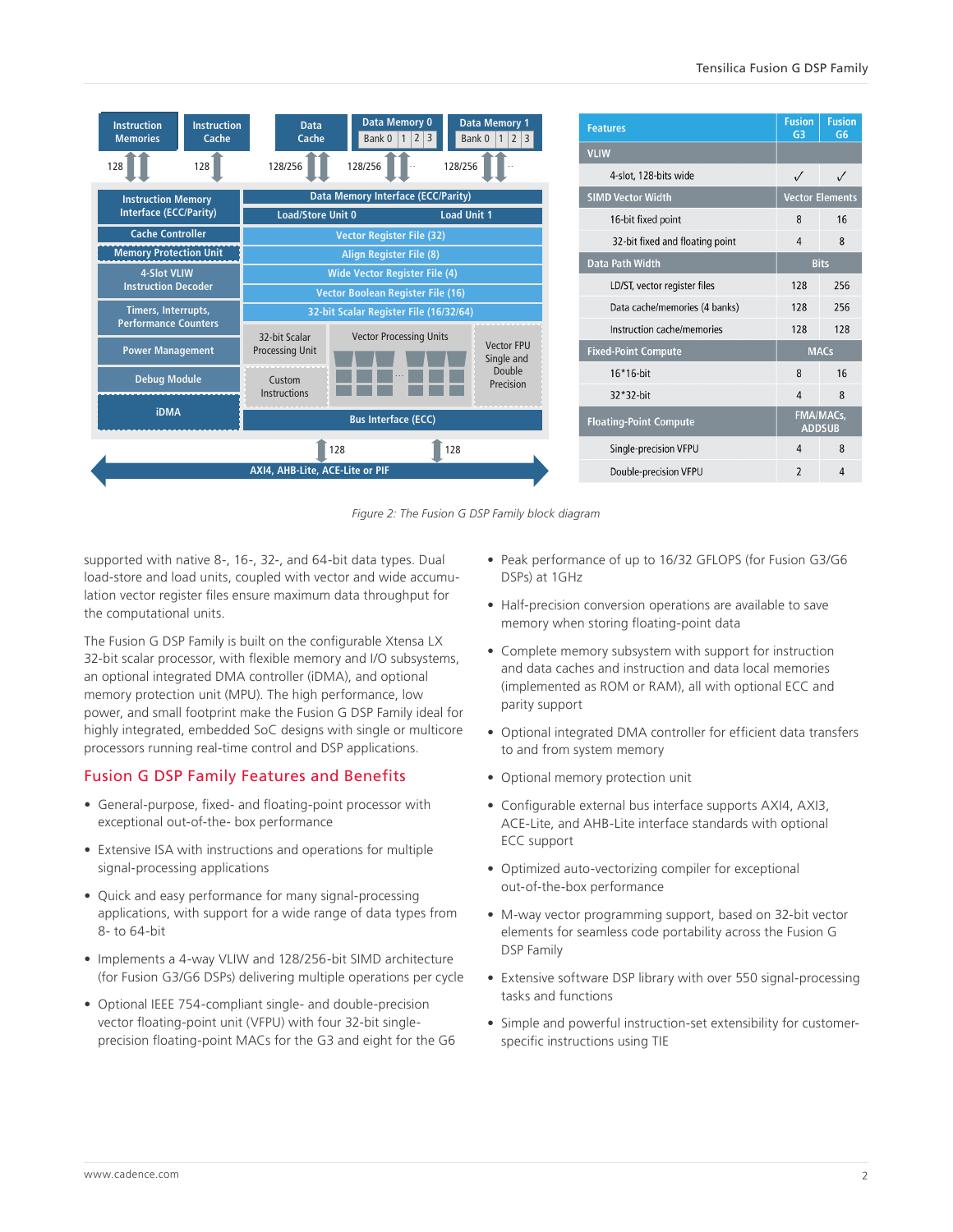#### Key Fusion G DSP Family Features

| Specification                           | Fusion G3 DSP                                                                                                       | Fusion G6 DSP                                                                                              |  |  |  |
|-----------------------------------------|---------------------------------------------------------------------------------------------------------------------|------------------------------------------------------------------------------------------------------------|--|--|--|
| Load/store                              | Dual 128-bit load/store and 128-bit load units                                                                      | Dual 256-bit load/store and 256-bit load units                                                             |  |  |  |
| Instruction lengths (bits)              | 128, 64, 24, 16                                                                                                     |                                                                                                            |  |  |  |
| <b>VLIW</b>                             | 128 bits wide, 2- or 4-issue slots                                                                                  |                                                                                                            |  |  |  |
| <b>SIMD</b>                             |                                                                                                                     | 2/4/8/16-way for integer, 2/4-way for floating point 4/8/16/32-way for integer, 4/8-way for floating point |  |  |  |
| Data formats                            | 8/16/20/32/40/64/80 real integer, 32/64 real and complex floating-point                                             |                                                                                                            |  |  |  |
| Vector register files                   | 32 entries x 128-bit, 4 entries x 320-bit (wide data)                                                               | 32 entries x 256-bit, 4 entries x 640-bit (wide data)                                                      |  |  |  |
| ALU operations/cycle                    | 2, 4, 8, 16 for 64, 32, 16, 8-bit                                                                                   | 4, 8, 16, 32 for 64, 32, 16, 8-bit                                                                         |  |  |  |
| Multiply bit width                      | 8 x 8, 16 x 16, 32 x 32, 64 x 64                                                                                    |                                                                                                            |  |  |  |
| MACs/cycle                              | 1, 4, 8, 16 for 64, 32, 16, 8-bit                                                                                   | 2, 8, 16, 32 for 64, 32, 16, 8-bit                                                                         |  |  |  |
| 16-bit complex MAC throughput           | 2 per cycle                                                                                                         | 4 per cycle                                                                                                |  |  |  |
| Guard bits                              | 4/8/16-bit on 16/32/64 types (utilizing 20/40/80-bit accumulators)                                                  |                                                                                                            |  |  |  |
| Aligning load                           | Available in either of two slots                                                                                    |                                                                                                            |  |  |  |
| Addressing modes                        | Post-increment, reverse, circular, and general                                                                      |                                                                                                            |  |  |  |
| Floating-point configuration<br>options | IEEE-754 compliant, single-precision vector floating-point or single- and double-precision<br>vector floating-point |                                                                                                            |  |  |  |
| Floating-point operations               | Vector MAC, FMA, ADDSUB, ALU, and type conversion, including to/from half-precision                                 |                                                                                                            |  |  |  |
| MAC/FMA/ADDSUB per cycle                | 2, 4 for double, single-precision floating-point                                                                    | 4, 8 for double, single-precision floating-point                                                           |  |  |  |
| Division/reciprocal/RSQRT               | Included in ISA: integer division and floating-point division/reciprocal/RSQRT                                      |                                                                                                            |  |  |  |
| Vector-programming support              | M-way, 32-bit based                                                                                                 |                                                                                                            |  |  |  |
| FFT acceleration                        | ADDSUB included for 2X FFT speedup (fixed- and floating-point)                                                      |                                                                                                            |  |  |  |
| Image processing                        | Scatter gather and histogram                                                                                        |                                                                                                            |  |  |  |
| Vector predication                      | ALU, MAC, LOAD/STORE, etc.                                                                                          |                                                                                                            |  |  |  |
| DMA support                             | Integrated DMA controller option and support for external DMA controller                                            |                                                                                                            |  |  |  |

### Toolchain and Design Flow

The Fusion G DSP Family is delivered with a complete set of software tools, including:

- High-performance C/C++ compiler with automatic bundling and vectorization to support the VLIW and SIMD capabilities
- Linker, assembler, debugger, profiler, and graphical visualization tools
- Comprehensive cycle-accurate instruction set simulator (ISS), which allows you to quickly simulate and evaluate performance
- Fast, functional instruction-accurate TurboXim simulator achieves speeds that are 40X to 80X faster than the ISS for efficient software development and functional verification when working with large systems or lengthy test vectors
- Xtensa Modeling Protocol (XTMP) for system modeling in C and Xtensa SystemC (XTSC) for system modeling in SystemC® provide for full-chip simulations. The pin-level XTSC model offers co-simulation of the SystemC model at the pin level for fast, cycle-accurate system simulations
- All major back-end EDA flows are supported